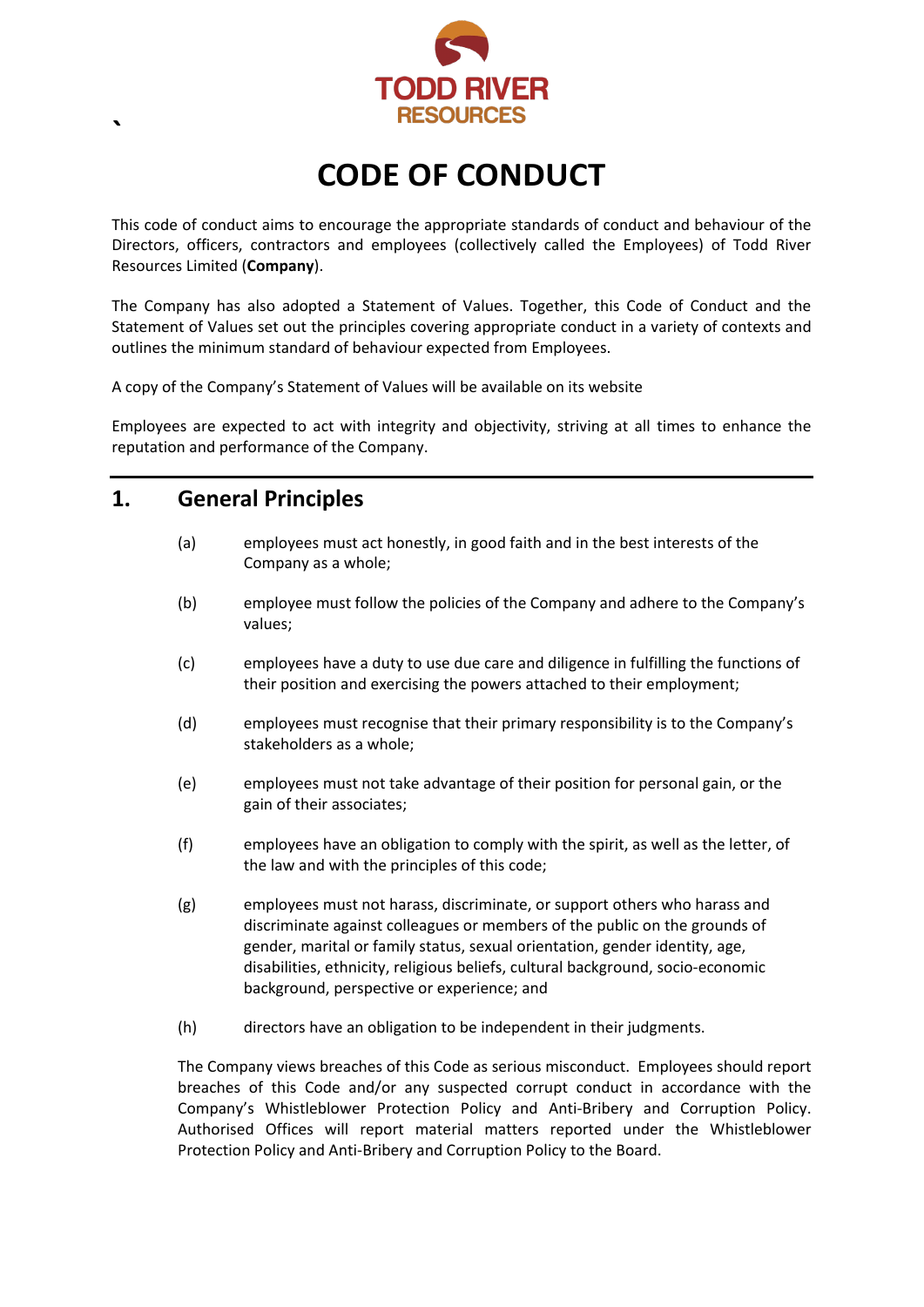Employees who breach the policies outlined in this Code of Conduct may be subject to the disciplinary action, including in the case of serious breaches, dismissal.

#### **2. Act Honestly and with Integrity**

The Company expects each Employee to observe the highest standards of honesty, integrity, ethical and law-abiding behaviour when performing their duties and dealing with any other Employee, shareholder, customer, supplier, other advisers or stakeholders of the Company and to foster a culture of honesty, integrity, ethical and law-abiding behaviour among other Employees.

# **3. Health, Safety and Environment**

Employees must act in accordance with the occupational health and safety and environmental legislation, regulations and policies applicable to the Company's operations.

Employees must to use safety equipment provided.

Employees are responsible for minimising risks in the workplace, reporting areas where there is a potential problem in safety and environmental matters.

Employees should report any safety or environmental concerns to their manager and following the safety and security directives of management.

#### **4. Conflicts of interest**

Potential for conflict of interest arises when it is likely that you could be influenced, or it could be perceived that you are influenced, by a personal interest when carrying out your duties. Conflicts of interest that lead to biased decision making may constitute corrupt conduct.

Each Employee must avoid placing himself or herself in a position that may lead to an actual or potential conflict of interest or a reasonable perception of an actual or potential conflict of interest or duty.

Where the interests of associates, the personal interest of an Employee or an Employee's family may conflict with those of the Company, or the perceived to conflict with those of the Company, then the Employee must immediately disclose such conflict and either: or

- (a) eliminate the conflict; or
- (b) abstain from participation in any discussion or decision-making process in relation to the subject matter of the conflict; and
- (c) if appropriate obtain and followed independent legal advice to avoid or resolve any actual, potential or perceived conflict of interest or duty

In addition, each Director must: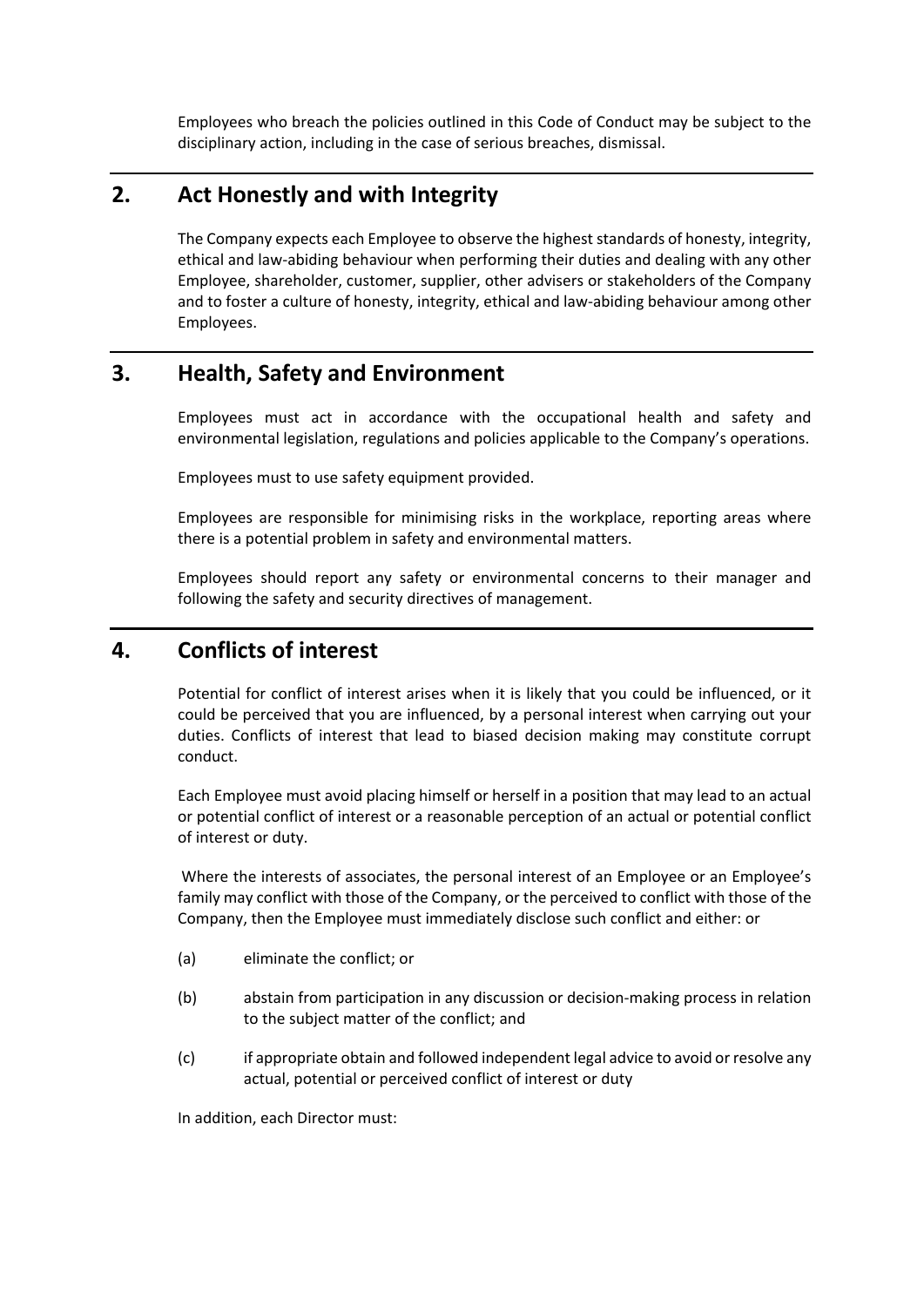- (a) unless specifically resolved otherwise by Directors, leave any meeting of the Board when it considers any matter in which the Director has, or may have, a conflict of interest and duty; and
- (b) comply with the Corporations Act 2001 (Cth), or any other relevant law and the Company's constitution, in relation to the disclosing of any material personal interests and restrictions on voting by Directors.

Executive Directors must always be alert to the potential for conflict of interest between their roles as executive managers and the fiduciary duty as Directors.

Non-executive Directors must inform the chairperson (and the chairman must inform other Directors) of any existing directorship or other office held by the Director of another listed company or any proposed appointment as a director or employee of another listed entity before such appointment is accepted. This

# **5. Confidentiality of information obtained**

Any information acquired by an Employee in performing their duties is confidential information of the Company and must be kept confidential at all times.

Information obtained by an Employee must not be disclosed to a third party except where that disclosure is:

- (a) required to be disclosed to another Employee in the normal conduct of the Company's operations;
- (b) authorised by the Board; or
- (c) required by law or a regulatory body (e.g. ASX).

Employees obligations in respect confidentiality continue after an Employee leaves the employment (or resigned as a Director) of the Company.

# **6. Corrupt Conduct**

Employees must always comply with the Company's Anti-Bribery and Corruption Policy. Employees must not submit or accept any bribe, or other improper inducement. Any such inducements are to be reported to the Authorised Officers advised in the Company's Whistleblower or Anti-Bribery and Corruption Policy.

#### **7. Security Trading**

Employees must observe the Company's "Securities Trading Policy". In conjunction with the legal prohibition on dealing in the Company's securities when in possession of unpublished price sensitive information. The Company has established specific time periods when Employees are not permitted to buy and sell the Company's securities.